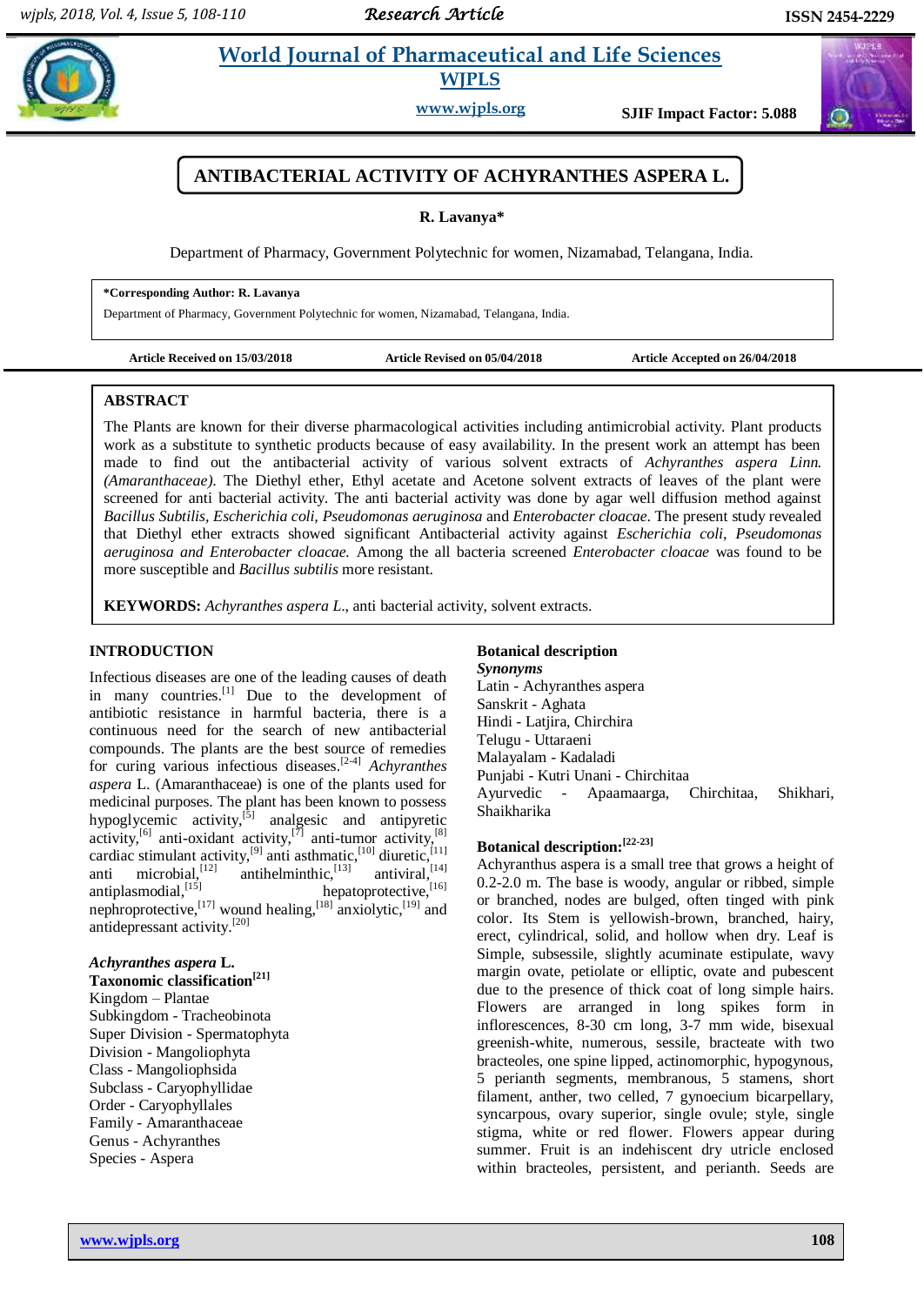round at the base, sub-cylindric, truncate at the apex, endospermic, brown coloured.



**Figure 1:** *Achyranthes aspera L.* **Plant.**

#### **MATERIALS AND METHOD Plant material**

*Achyranthes aspera L.* plants were collected from the region of Nizamabad, Telangana, India, in the month of October. The plant was authenticated by Dr. Vidya vardini, HOD, Department of Botany, Telangana University.

#### **Preparation of extracts**

*Achyranthes aspera L.* leaves were washed in water, shade dried, broken into coarse powder, grinded to fine powder using mechanical grinder and stored in air tight containers at room temperature. The powdered plant material was then sequentially extracted with Dichloromethane and Hexane solvents separately. Each solvent extract was prepared by soaking 100 g of dried fine leaf powder in 200 ml of the solvent (Dichloromethane and Hexane) for 4 days at room temperature with occasional shaking. The extracts were filtered using Whatman filter paper and then concentrated. The residual extracts were stored in refrigerator till further use.

### **Anti bacterial Activity Test by Agar well Diffusion Method**

In this study, one gram positive(*Bacillus subtilis)* and three gram negative bacteria (*Escherichia coli*, *Pseudomonas aeruginosa* and *Enterobacter cloacae )*  were tested. The Anti antimicrobial assay was performed by agar well diffusion method.<sup>[24-25]</sup> The sterilized nutrient agar (HiMedia) was inoculated with 200 μl of the bacterial inoculum and poured into the sterilized Petri plates. Three wells of 6 mm diameter were made on sterilized nutrient agar with a sterile borer. The prepared concentration of 100 mg/ml of each solvent extracts were transferred into the wells. The plates were incubated overnight at 37 ºC. Anti bacterial agent Gentamicin and amoxycillin (10 µg) were used as positive control and DMSO solvent as negative control. The diameter of clear zone of inhibition was measured.

## **RESULTS AND DISCUSSION**

The antibacterial activity of plant extracts is shown in Table 1. Among the all the bacteria screened *Enterobacter cloacae* was found to be more susceptible and *Escherichia coli* most resistant.

| <b>Extract</b>         |     | Bacillus subtilis   Escherichia coli   Pseudomonas aeruginosa | Enterobacter cloacae |
|------------------------|-----|---------------------------------------------------------------|----------------------|
| <b>Dichloromethane</b> |     |                                                               |                      |
| <b>Hexane</b>          |     |                                                               |                      |
| $+ve$ ctrl             | 40. |                                                               |                      |
| -ve ctrl               |     |                                                               |                      |

DMSO 50µl/disc taken as negative control; Amoxycillin 10mcg/disc taken as positive control for *Enterobacter cloacae*  and Gentamicin 10mcg/disc taken as positive control for the remaining three bacteria.

Each solvent extract concentration at 100 mg/ml

(-) Value indicates no activity.

#### **CONCLUSION**

The present study reveals the antibacterial property of Dichloromethane and Hexane solvent extracts of *Achyranthes aspera L.* leaves. The data of this study may just enrich the existing comprehensive data of antimicrobial activity of *Achyranthes aspera L.* leaves.

#### **ACKNOWLEDGEMENTS**

I gratefully acknowledge my sincere thanks to Head of Department of Botany, Telangana University for the identification of plant.

#### **REFERENCES**

- WHO (World Health Organization). The world health report. Shaping the future, 2003. Geneva, Switzerland, WHO, 2003; 11-12.
- 2. Renisheya Joy Jeba Malar T, Johnson M, Mary Uthith M, Arthy A. Antibacterial activity of ethanolic extracts of selected medicinal plants against human pathogens. Asian Pacific Journal of Tropical Biomedicine, 2011; Elsevier, S76-S78.
- 3. Doriane E, Djeussi,Jaurès AK, Noumedem,Jackson A, Seukep. Antibacterial activities of selected edible plants extracts against multidrug-resistant Gramnegative bacteria. The official journal of the International Society for Complementary Medicine Research (ISCMR), 2013; 13: 164.